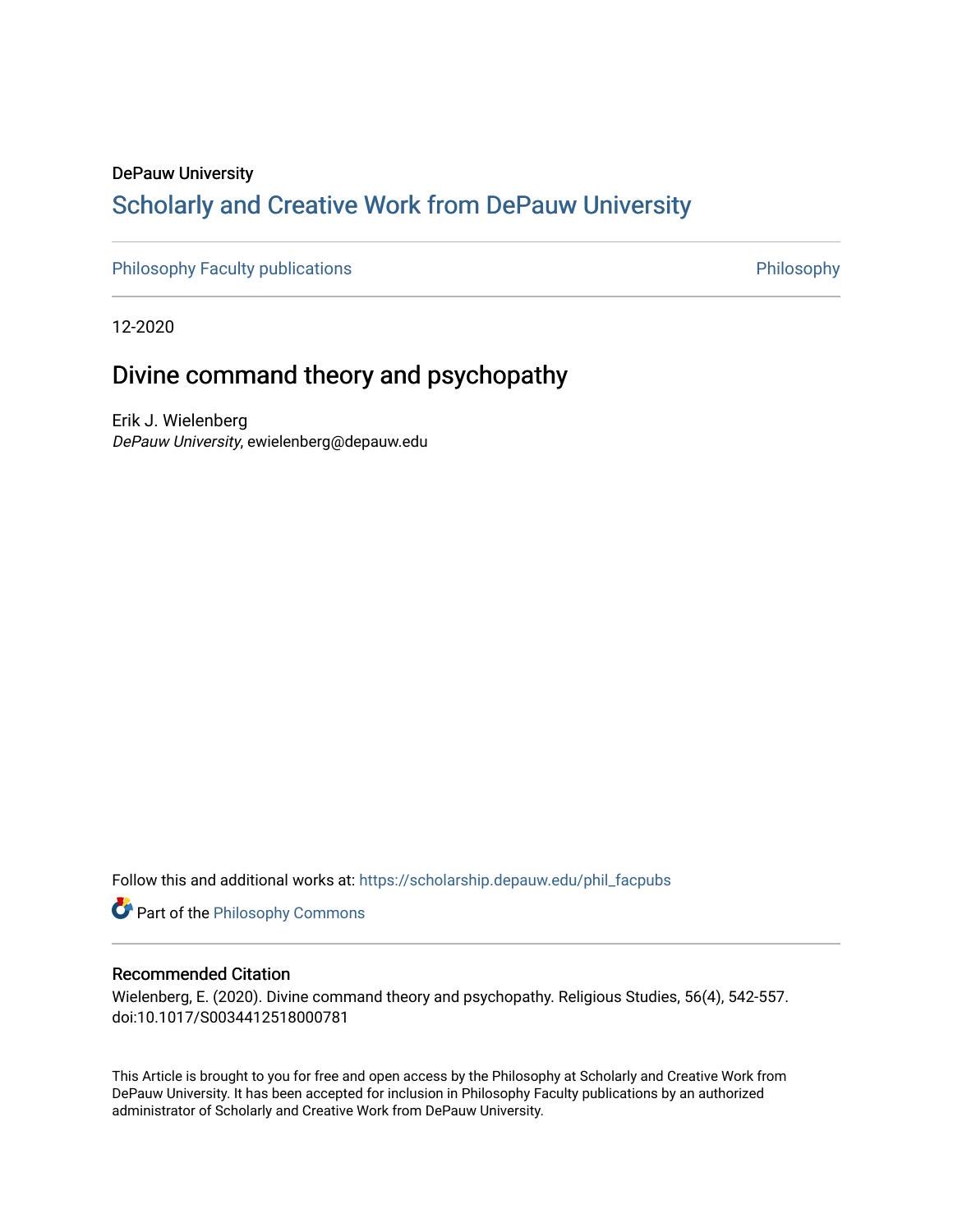## Divine command theory and psychopathy

## ERIK J. WIELENBERG

Department of Philosophy, DePauw University, Greencastle, Indiana 46135, USA e-mail: [ewielenberg@depauw.edu](mailto:ewielenberg@depauw.edu)

Abstract: I advance a novel challenge for Divine Command Theory based on the existence of psychopaths. The challenge, in a nutshell, is that Divine Command Theory has the implausible implication that psychopaths have no moral obligations and hence their evil acts, no matter how evil, are morally permissible. After explaining this argument, I respond to three objections to it and then critically examine the prospect that Divine Command Theorists might bite the bullet and accept that psychopaths can do no wrong. I conclude that the Psychopathy Objection constitutes a serious and novel challenge for Divine Command Theory.

#### Introduction

Divine command theory (DCT) has found new life in recent years with the development and defence of sophisticated versions of the theory by Robert Adams  $(1999)$ , John Hare  $(2001 \& 2015)$ , William Wainwright  $(2005)$ , David Baggett and Jerry Walls ( $2011$ ), C. Stephen Evans ( $2013$ ), and others.<sup>1</sup> DCT is among the most prominent contemporary theistic moral theories, so it is perhaps obvious that DCT should be of interest to theistic philosophers. But the theory should also be of interest to non-theistic moral realists because (a) DCT is a competitor to non-theistic versions of moral realism and (b) some theistic philosophers have appealed to DCT as part of a case against the plausibility of any form of non-theistic moral realism (see e.g. Craig  $(2008)$ ,  $172-183$ ). In this article I advance a novel challenge for DCT based on the existence of psychopaths. The challenge, in a nutshell, is that DCT has the implausible implication that psychopaths have no moral obligations and hence their evil acts, no matter how evil, are morally permissible. In what follows I first sketch the central elements of DCT, then explain the challenge itself and respond to three replies to the challenge. In the penultimate section of the article I explore the prospect that defenders of DCT might bite the bullet and accept that psychopaths can do no wrong.

 $\mathbf 1$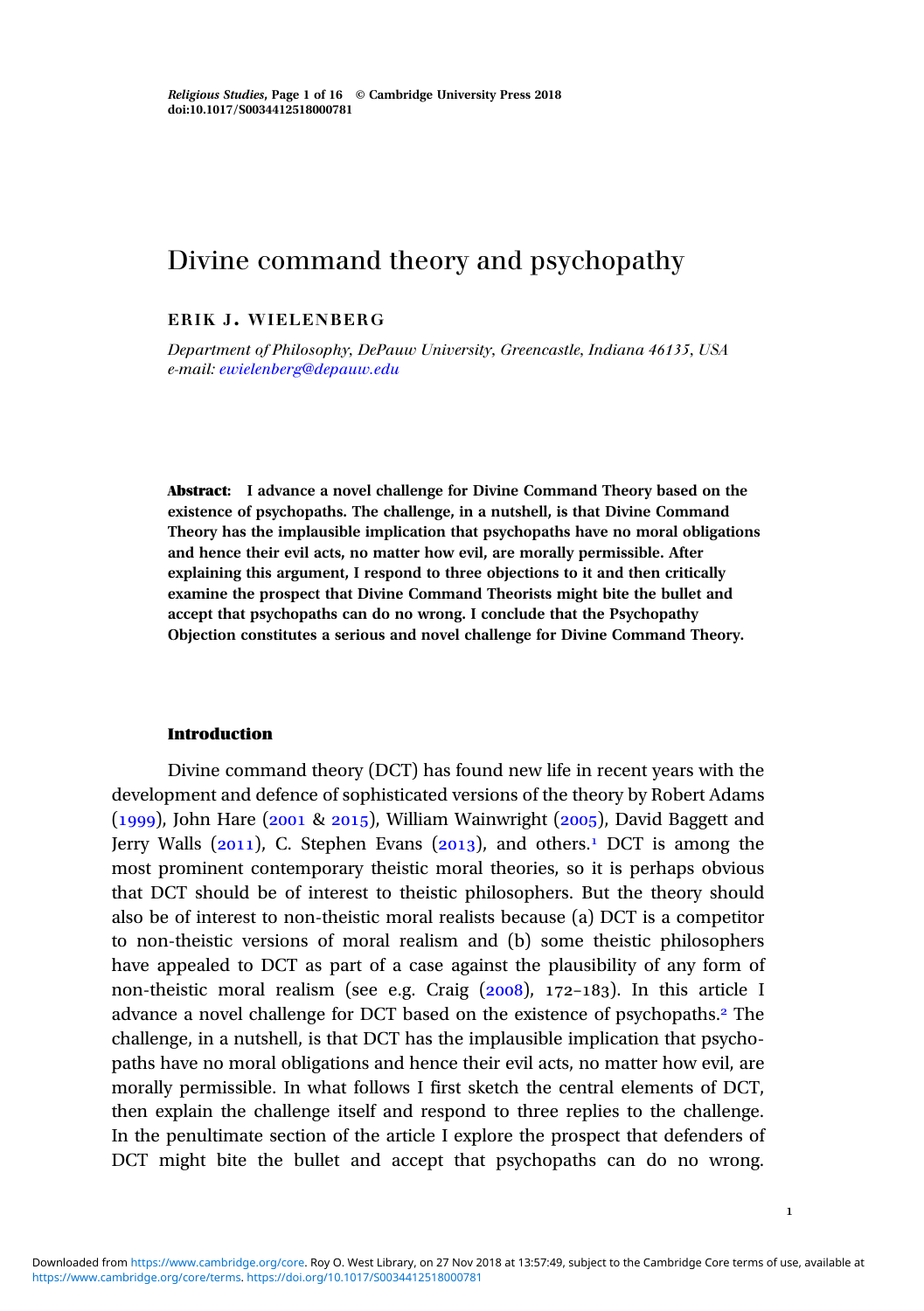I argue that such a move is problematic for proponents of DCT because it conflicts with some common accounts of why God issues the commands He issues.

## Divine command theory

The defining claim of DCT is that all human moral obligations are in some way grounded in divine commands. More precisely, an act is morally obligatory just in case God commands it, morally wrong just in case God forbids it, and (merely) morally permissible just in case God neither commands nor forbids it – and it is God's commanding, forbidding, or doing neither that in some sense grounds the moral statuses of actions.

A distinctive feature of DCT is that a given human being has moral obligations only if a divine command is somehow communicated to that human being. This aspect of the theory is emphasized by many proponents of the theory. For example, Adams writes: 'A command does not exist or have any force unless it is issued – that is, unless, it is in some way communicated'  $(R.$  Adams  $(1999)$ , ). In defence of this position, Adams memorably remarks that '[g]ames in which one party incurs guilt for failing to guess the unexpressed wishes of the other party are not nice games. They are no nicer if God is thought of as a party to them' (*ibid.*,  $261$ ). C. Stephen Evans similarly emphasizes the importance of divine communication in this passage:

A law that was passed in secret and never revealed to anyone would hardly be binding on the citizens of a state. It is true that it is often said that ignorance of the law is not a valid excuse for not obeying the law, but this principle surely assumes that the law in question is a matter of public record and that the individual who should obey the law could have known about it. Something similar must hold for moral laws as well. (Evans  $(2013)$ , 37)

In accordance with Adams's view that '[i]n order to exist, a command . . . must be communicated to those who are subject to it'  $(R. Adams (1999), 263)$ , I shall henceforth use 'command' to mean obligation-bestowing command. On this usage, no divine command is issued unless it imposes some moral obligation on those to whom it is issued. It is important to see that this usage may differ somewhat from the ordinary sense of 'command'. For example, in the ordinary sense of 'command', if I verbally instruct my child whom I know to be deaf to put away a particular toy, I have commanded him to put away the toy. However, in the sense in which I use 'command' in the rest of this article, I have not issued my son a command to put away the toy because my verbal instruction imposes on him no obligation to put away the toy.

This rough sketch captures the essential elements of DCT as I shall understand it in this article. While the most prominent contemporary proponents of DCT sometimes disagree with one another when it comes to some of the details of the theory, they are united in their endorsement of the components of DCT that I've just sketched, and the objection I advance below targets those shared components.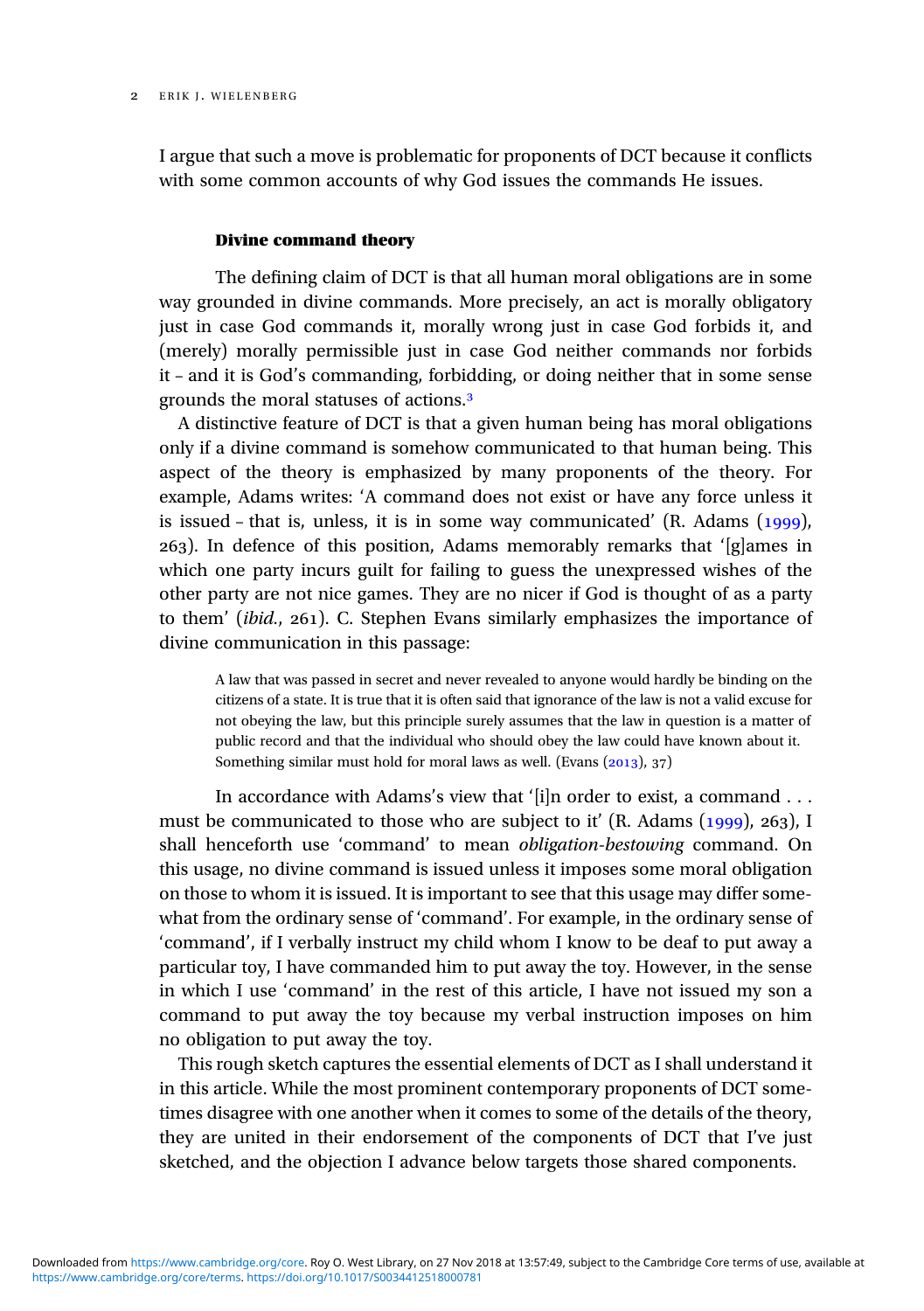## From non-believers to psychopaths

One worry that has been raised about DCT is that it implies that those who do not believe in God have no moral obligations. The idea is that since non-believers do not recognize any command as having been issued by God, God has not adequately communicated His commands to non-believers and hence He has not commanded them at all. According to this objection, DCT thus implies that non-believers have no moral obligations – an unwelcome result (see Wielenberg  $(2005)$ , 60–64; Morriston (2009); Wielenberg (2014), 75–80). Defending this particular objection to DCT is not a goal of the present article. I bring it up here because consideration of how defenders of DCT have responded to this objection will provide some important background for the psychopath objection that is the focus of this article.

The standard reply to the non-believers objection has it that as long as God is able to instil in non-believers an awareness of the content of moral demands and the authoritative nature of those demands, God has indeed issued commands to non-believers and thereby imposed moral obligations upon them – despite non-believers' ignorance of the divine origin of such obligations. Here is Matthew Flannagan's version of this reply:

Suppose . . . that an owner of one of the beachfront properties in Orewa puts up a sign that states 'private property do not enter, trespassers will be prosecuted' and that John sees the sign and clearly understands what it says. He understands the sign as issuing an imperative to 'not enter the property.' John understands this imperative is categorical and is telling him to not trespass; he also recognizes this imperative as having authority over his conduct, he also recognizes that he will be blameworthy if he does not comply with this imperative . . . While John does not realize who the source of the command is, he knows enough to know that the imperative the command expresses applies authoritatively to him and that he is accountable to it. (Flannagan (2017), 351)

C. Stephen Evans responds to the non-believers objection by discussing a very similar example and remarking that 'it would seem possible for God to communicate commands that would be perceived as authoritative and binding without necessarily making it obvious to all recipients that he is source of the commands' (Evans  $(2013)$ , 114, emphasis added). Interestingly, Adams seems to have anticipated the non-believers objection as well as the standard reply to it:

[I]f God's commands must be intended by God to be recognized by their addressees as commands of God, and if God knows with certainty that the non-theist will not recognize anything as coming from God, it follows that God does not address any command to the nontheist . . . [In response to this worry] [w]e can suppose it is enough for God's commanding if God intends the addressee to recognize a requirement as extremely authoritative and as having imperative force. And that recognition can be present in nontheists as well as theists. (R. Adams  $(1999)$ , 268, emphasis added)

The thought suggested by the remarks of Flannagan, Evans, and Adams in these passages is that as long as God does enough to get non-believers to recognize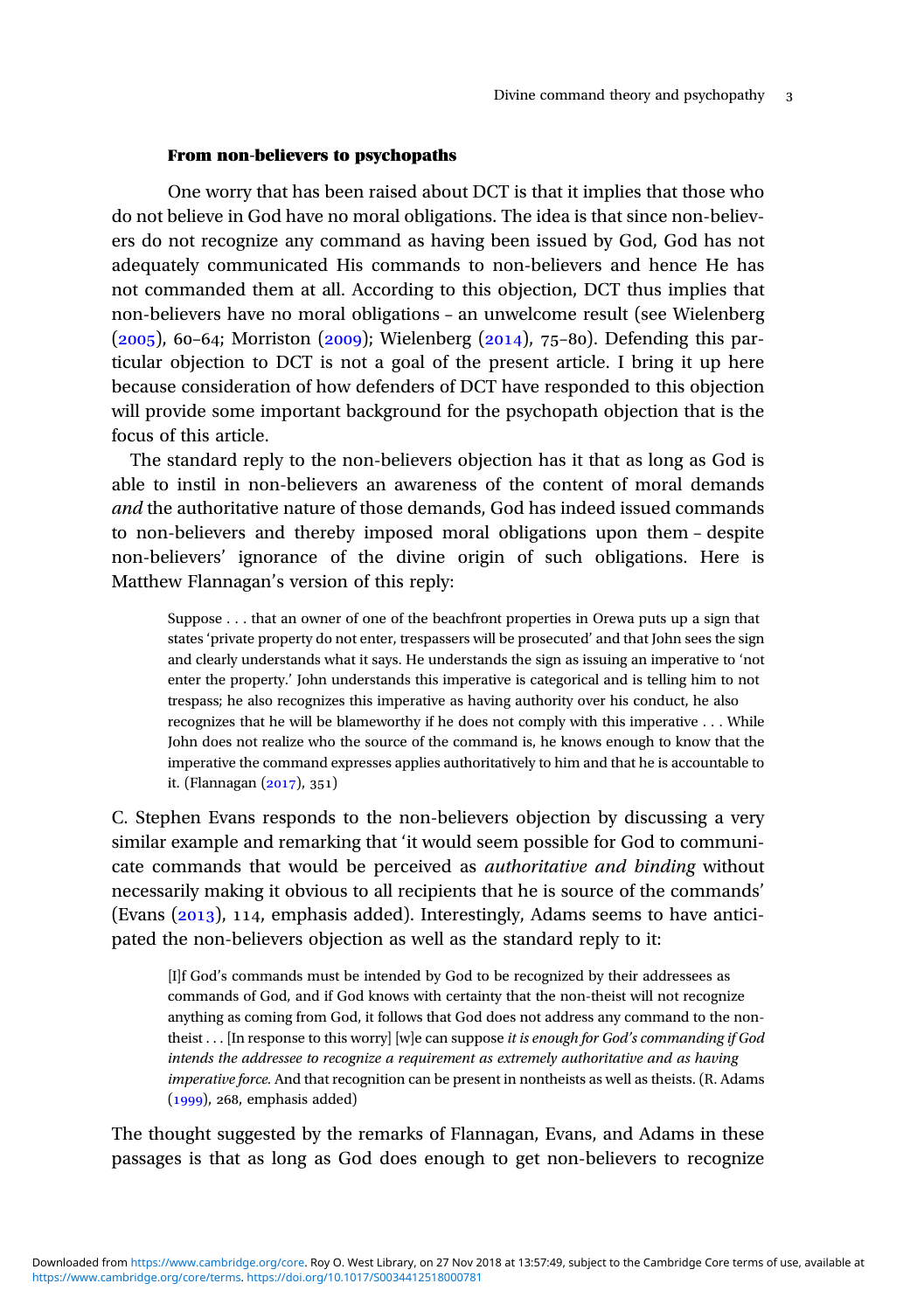#### 4 ERIK J. WIELENBERG

that a given requirement has authority over their conduct, they are bound by that requirement. But what counts as *doing enough*? In Flannagan's private property sign example, the relevant authority has done enough to convey the authoritative nature of the relevant command. Here is an example in which the relevant authority has not done enough:

> Suppose that your city's government launches a traffic safety program that involves putting up lots of new stop signs throughout the city. Suppose also that because of budget problems, the city cannot afford proper stop signs for your neighbourhood and instead posts in your neighbourhood several new stop signs made of construction paper with 'STOP' handwritten on them in crayon. Although the city has the authority to impose certain obligations on you by posting stop signs, and you understand that the signs are directing you to stop, you do not recognize the instruction to stop conveyed by such signs as having authority over your conduct – and that is because the government has not done enough to communicate that authority to you. Consequently, these cheaper stop signs fail to impose any obligations upon you.

In the case of God and human beings, God's omniscience is salient. Adams writes that 'if an omniscient being issues commands, it must be by signs that could be understood by the intended audience . . . as the intended commands'  $(ibid., 269)$  and that ' $[o]$ nly people whom God expected to know of the relevant signs, and to be able to understand them in the intended sense, can be subject to divine commands conveyed by those signs' (*ibid.*,  $270$ ). Although Adams here seems to have in mind primarily the content of God's commands, corresponding claims about the authority of such commands are quite plausible: to qualify as genuine divine commands, God's signs must be ones that the intended audience is capable of recognizing as having authority over them. Indeed, Adams himself suggests as much with his remark that 'it is enough for God's commanding if God intends the addressee to recognize a requirement as extremely authoritative and as having imperative force' (*ibid.*,  $268$ ). If God issues a sign to you directing you to do something while knowing that you are incapable of recognizing the instruction as having authority over you, then you are in a situation relevantly like people living in the neighbourhood with handwritten stop signs.

These considerations suggest the following plausible principle, which incorporates Adams's language in the last passage I quoted from him:

> (R) God commands person S to do act A only if S is capable of recognizing the requirement to do A as being extremely authoritative and as having imperative force.

(R) does not require that the recipient is capable of recognizing divine authority behind the command, nor does it require that the recipient actually recognizes the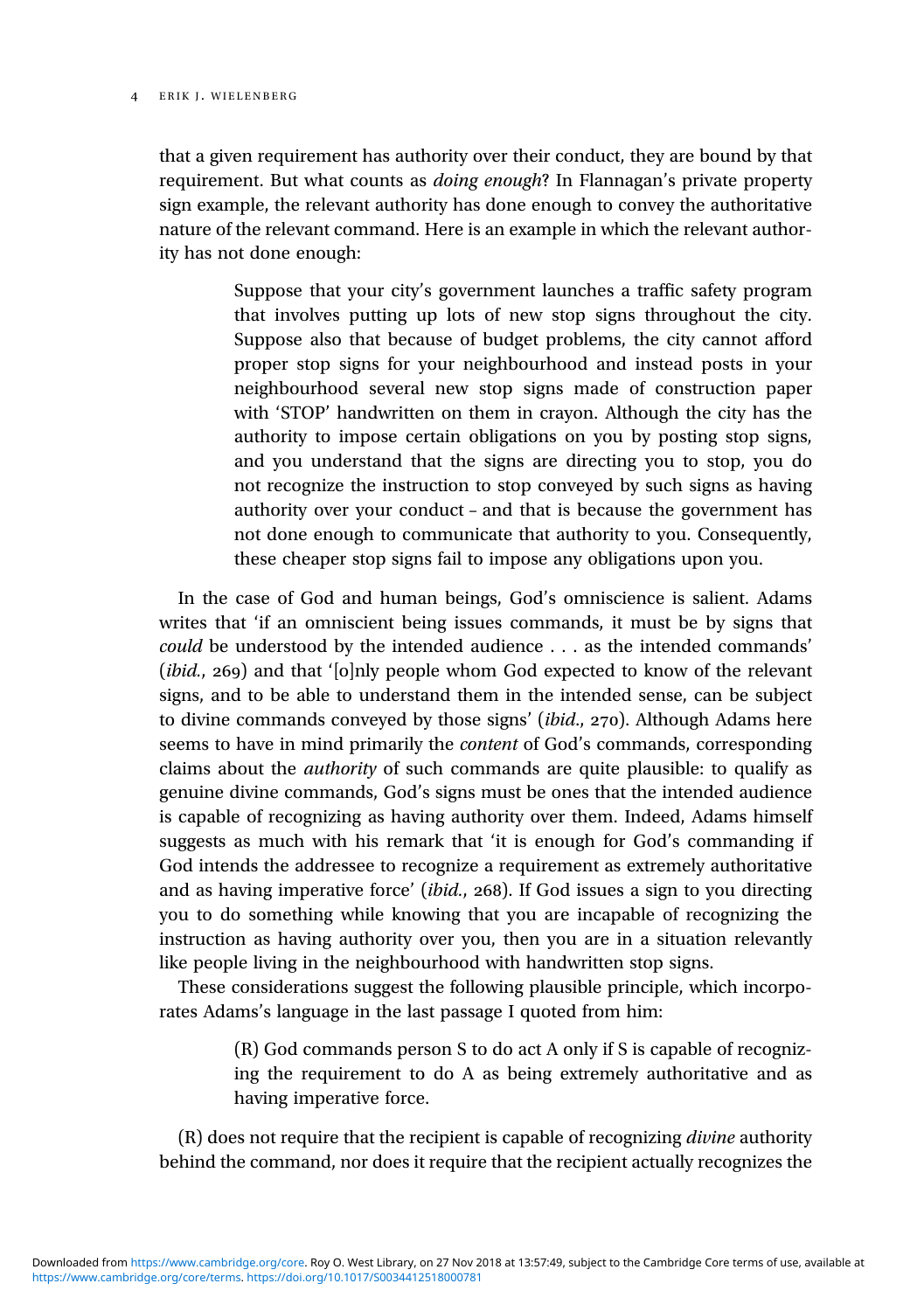authority and force of the command. (R) imposes only the modest necessary condition that the recipient at least be capable of recognizing a given requirement as being authoritative and having imperative force.

Proponents of DCT typically hold that at least some of God's commands are issued to all human beings. Turning to Adams again, we see that he writes that his theory 'envisages many of God's commands as given to human beings quite generally' (*ibid.*,  $365$ ) and that 'it is important to understand divine commands as cognitively accessible to human beings quite generally' ( $ibid., 264$ ). Similarly, Evans declares that 'moral obligations hold for persons simply as persons . . . Having moral obligations is a status that one acquires by virtue of being human' (Evans  $(2013)$ , 14-15). Presumably there are some caveats here. For example, do new-born babies have moral obligations? Perhaps not, but a DCT-er can plausibly suggest that a typical human becomes aware of the authority and force of moral demands as she develops and in this way God's commands are communicated to her as part of normal development. Another category of human beings who may lack moral obligations on DCT are those with advanced dementia whose cognitive impairment has progressed to the point that they are incapable of grasping the authority and force of moral demands. What babies and those with advanced dementia have in common is that their inability to grasp the authority and force of moral demands is accompanied by a greatly diminished or perhaps non-existent capacity for agency at all.

Psychopathy is different. The mainstream view of psychopaths in contemporary psychology and philosophy has it that they have significant neurological deficits that leave them with an absent or significantly diminished capacity for love, compassion, and guilt. They are often described as lacking conscience and are incapable of grasping the authority and force of moral demands. Psychologist Robert Hare describes psychopaths this way:

[F]or psychopaths . . . the social experiences that normally build a conscience never take hold. Such people don't have an inner voice to guide them; they *know* the rules but follow only those they choose to follow, no matter what the repercussions for others. They have little resistance to temptation, and their transgressions elicit no guilt. Without the shackles of a nagging conscience, they feel free to satisfy their needs and wants and do whatever they think they can get away with. (Hare  $(1999)$ , 75-76)

In a similar vein, psychologist Martha Stout says this:

About one in twenty-five individuals are sociopathic, meaning, essentially, that they do not have a conscience . . . The intellectual difference between right and wrong does not bring on the emotional sirens and flashing blue lights, or the fear of God, that it does for the rest of us. Without the slightest blip of guilt or remorse, one in twenty-five people can do anything at all. (Stout  $(2005)$ , 9, emphasis in original)

Psychologist Cordelia Fine and philosopher Jeanette Kennett say that for psychopaths, 'moral . . . rules are annoying restrictions to be manipulated or ignored. None of these rules have normative force for them' (Kennett & Fine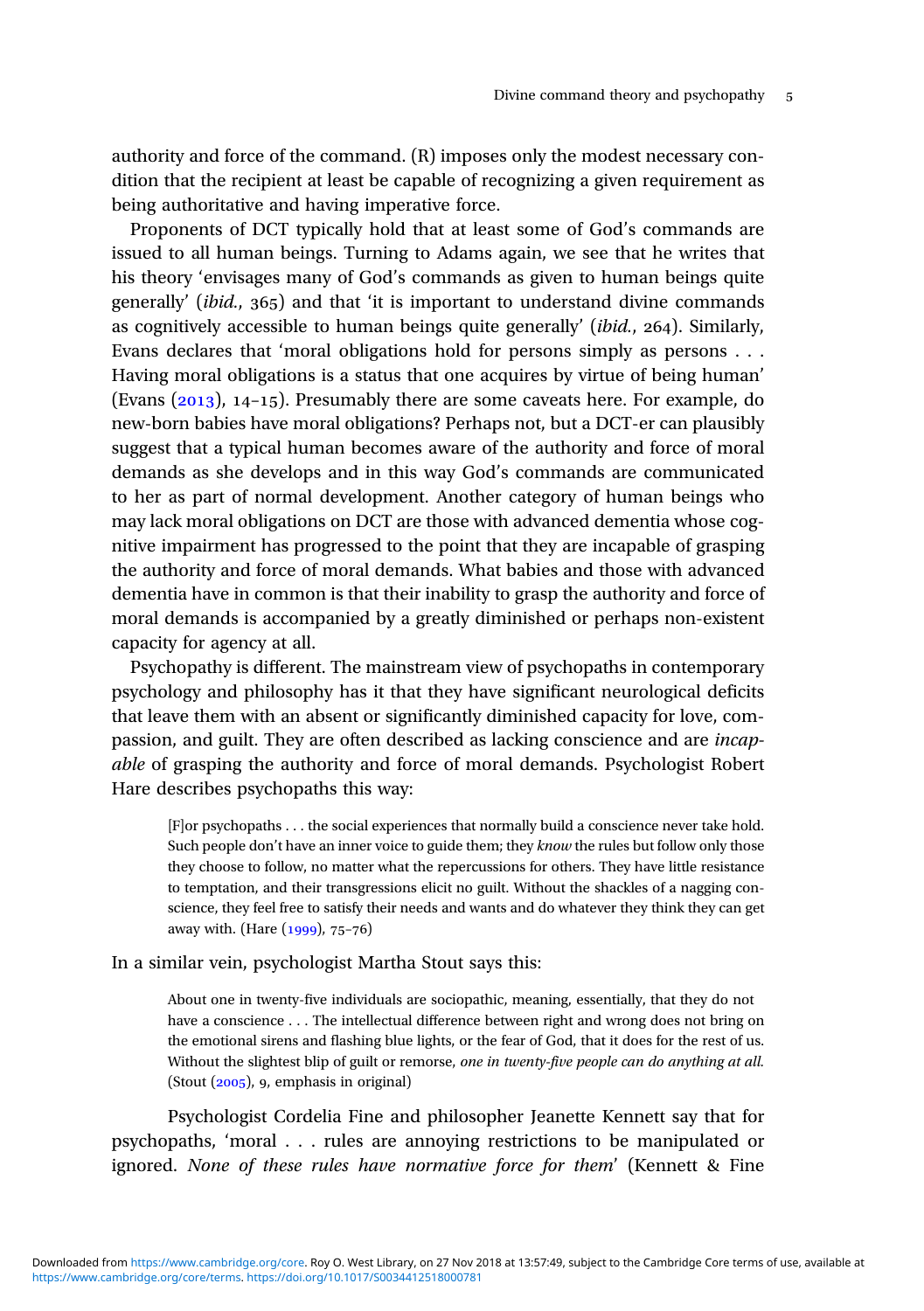$(2008)$ , 175, emphasis added). Marijana Vujosevic explains: 'Since their dysfunctional conscience does not stimulate moral feelings, psychopaths do not become aware of the constraints required to understand that they have obligations. Their conscience does not make them responsive to the constraining power of morality' (Vujosevic  $(2014)$ , 1230). Stephen Morse puts it this way:

Psychopaths know the facts and the rules and are capable of manipulation of others to achieve their own ends, but they do not get the point of morality. It is as if they are color blind to moral concerns. The rights and interests of others have no purchase on their practical reasoning.  $(Morse (2008), 209)$ 

In defence of this view, Eric Matthews examines the sorts of explanations psychopaths offer for their violent behaviour and suggests that they 'do not appear . . . to be aware of the need to justify actions which infringe moral rules ... [and] do not really understand the concept of morality' (Matthews (2014), ). For instance, a normal person who knocks a gas station attendant unconscious will feel the need to offer some sort of justification for such an action. Matthews points out that a psychopath who performed this very action explained that he did so 'because he did not want the inconvenience of going home to get his wallet to pay for the case of beer' (*ibid.*,  $76$ ), an explanation that indicates the absence of awareness of the need to provide a moral justification for the action. Matthews summarizes his view of psychopathy as follows: 'Psychopaths do not merely behave contrary to moral standards . . . but seem in some sense not even to understand the notion of a moral standard in any "serious" sense, that is, as meaning anything more than a conventionally accepted rule' (*ibid.*,  $78$ ). Similarly, Gwen Adshead writes that:

The paradigm of psychopathic emotional deficit might best be characterized as 'predator' mode . . . other people are seen as objects to be exploited for gain . . . The predatory psychopath treats others as merely a means to an end and is puzzled at the suggestion that it could be otherwise. (Adshead  $(2014)$ , 117)

A central feature of psychopathy is emotional shallowness. Psychopaths have a greatly diminished ability to experience emotion, particularly anxiety, fear, guilt, and compassion. Hare explains that '[l]ike the color-blind person, the psychopath lacks an important element of experience – in this case, emotional experience – but may have learned the words that others use to describe or mimic experiences that he cannot really understand' (Hare  $(1999)$ , 129). Here is an example of the phenomenon Hare describes involving the emotion of guilt:

Psychopaths show a stunning lack of concern for the devastating effects their actions have on others. Often they are completely forthright about the matter, calmly stating that they have no sense of guilt, are not sorry for the pain and destruction they have caused . . . On the other hand, psychopaths sometimes verbalize remorse but then quickly contradict themselves in words or actions. Criminals in prison quickly learn that remorse is an important word. When asked if he experienced remorse over a murder he'd committed, one young inmate told us,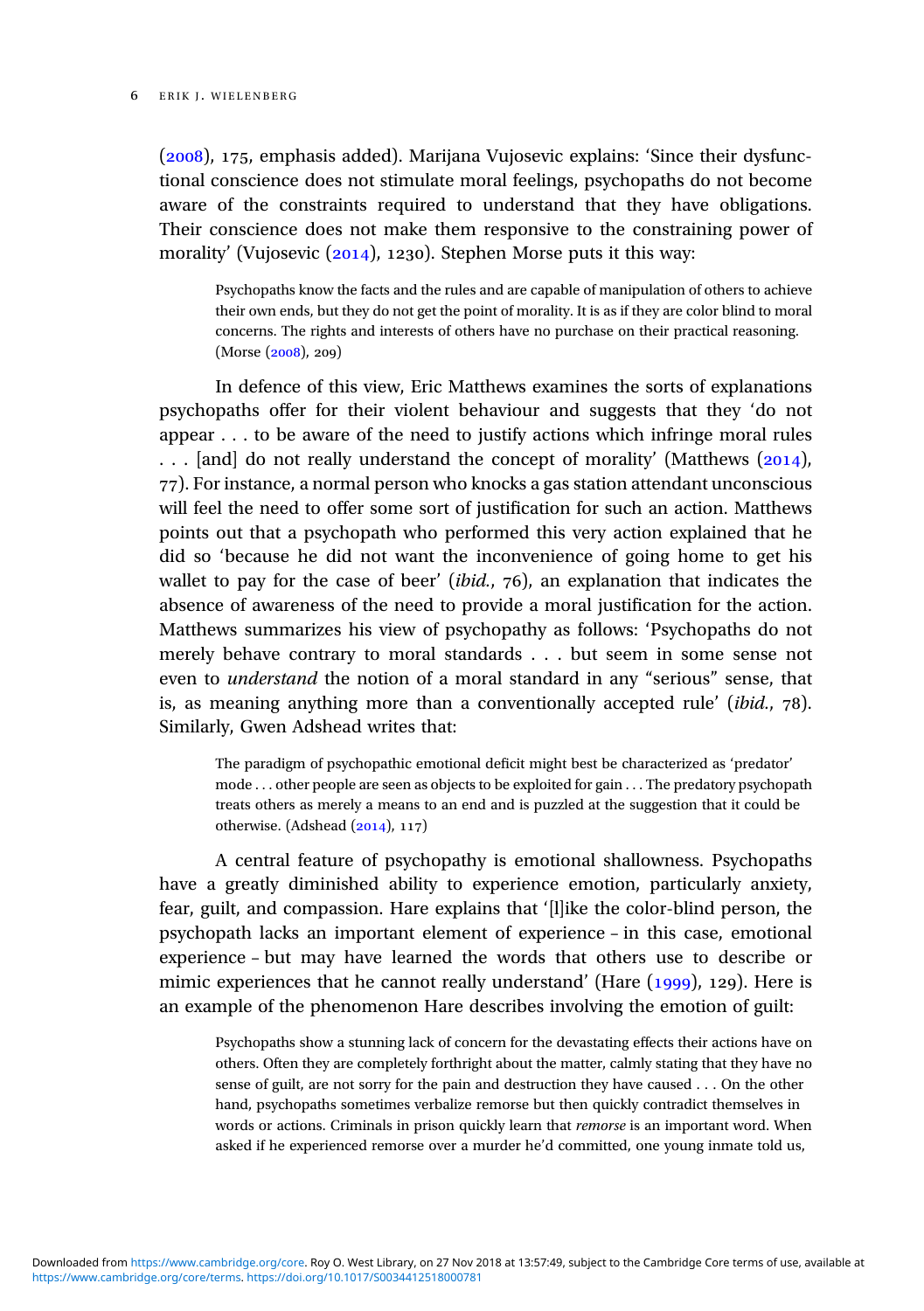'Yeah, sure, I feel remorse.' Pressed further, he said that he didn't 'feel bad inside about it.'  $(ibid., 40-41)$ 

## And here is an example involving fear:

Another psychopath in our research said that he did not really understand what others meant by 'fear.' However, 'When I rob a bank,' he said, 'I notice that the teller shakes or becomes tongue-tied. One barfed all over the money. She must have been pretty messed up inside, but I don't know why. If someone pointed a gun at me I guess I'd be afraid, but I wouldn't throw up.' When asked to describe how he *would* feel in such a situation, his reply contained no reference to bodily sensations . . . When asked how he would *feel*, not what he would think or do, he seemed perplexed.  $(ibid., 53-54)$ 

Neuroscientist Kent Kiehl has discovered that the brains of psychopaths have a distinctive pattern of deficits in the paralimbic system, a system that encompasses several regions of the brain (Kiehl  $(2014)$ , 169). One of Kiehl's studies involved showing subjects pictures with 'high immoral content' (for example, a picture of a man yelling at a cowering child) and pictures with 'low immoral content' (for example, bystanders looking at a car accident). Kiehl reports that 'judgments of immoral pictures engage the amygdala in nonpsychopaths. But psychopaths fail to activate this paralimbic region of the brain. The normal boost the amygdala generates to help recognize moral content did not take place in psychopaths as it did in nonpsychopaths' (ibid., 254).

Psychopaths' neurological and emotional deficits explain their inability to grasp the authority and force of moral demands. When it comes to morality, they are like people living in the neighbourhood with crayon and construction paper stop signs that I described earlier. As I have noted, psychologists often express this mainstream view of psychopaths by characterizing them as lacking conscience. However, as Hare explains, '[p]sychopaths are not disoriented or out of touch with reality, nor do they experience the delusions, hallucinations, or intense subjective distress that characterize most other mental disorders. Unlike psychotic individuals, psychopaths are rational and aware of what they are doing and why' (Hare  $(1999)$ , 22).

I should emphasize that in offering this sketch of the mainstream view of psychopathy I do not mean to suggest that there is widespread agreement on the part of philosophers or even psychologists on the exact nature of psychopathy. On the contrary, psychopathy is the subject of various psychological and philosophical disagreements. However, as far as I can tell, there is widespread agreement on the claim that is crucial for my argument here, which is that psychopaths are incapable of grasping morality's authority and force. Thomas Schramme, a philosopher who studies psychopathy, describes the state of the scholarly discussion of psychopathy this way:

[T]he psychiatric approach, regardless of the many differences among its classification systems, generally seems willing to conclude that psychopaths . . . do not possess the capacity to take a moral perspective . . . [M]any approaches agree that psychopaths have no difficulty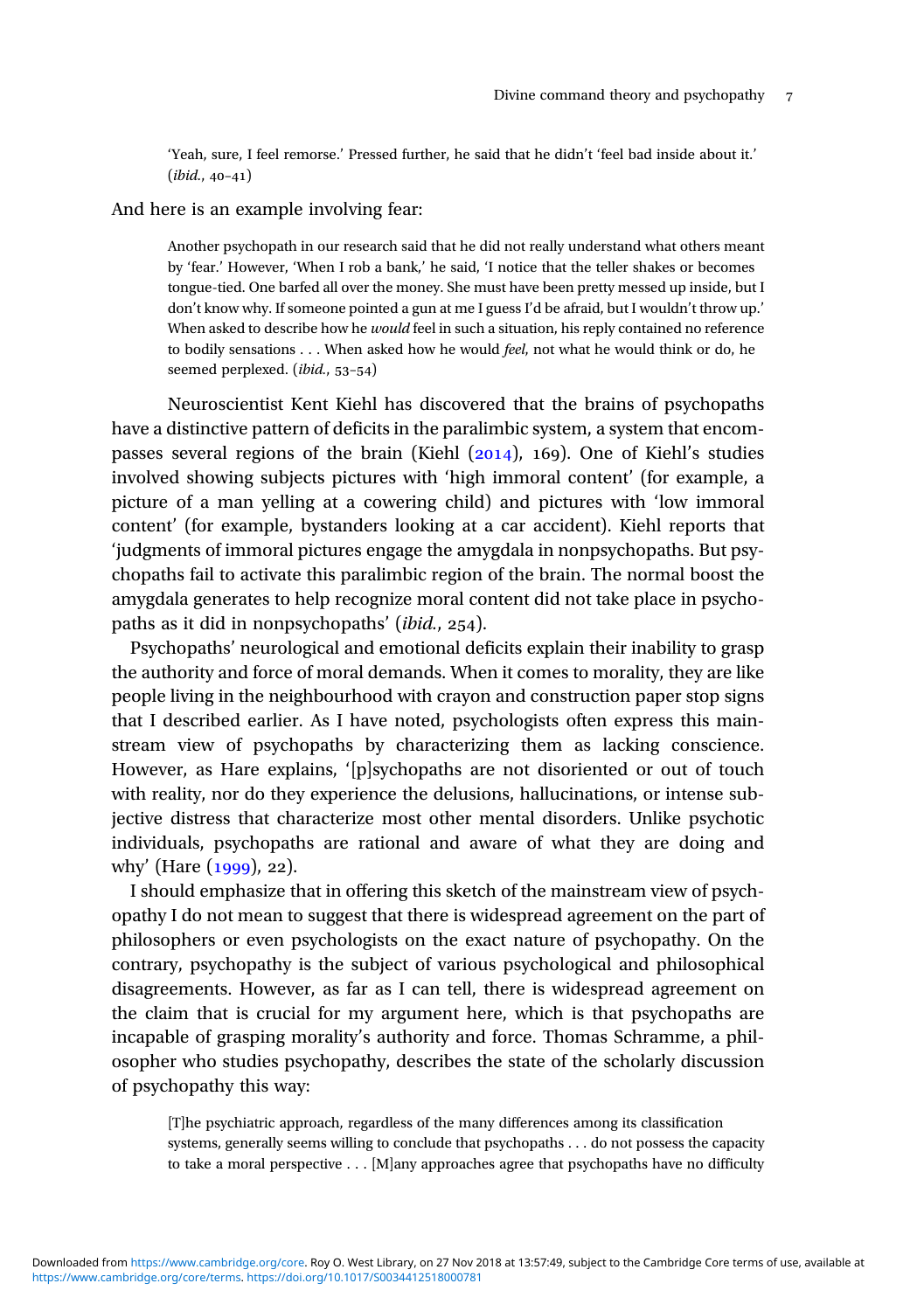understanding that societies have normative expectations regarding human behavior. They are also able to name concrete moral obligations . . . It is not in their instrumental thought and action that we find an essential deficit, but rather primarily in their lack of fellow feeling, or empathetic concern. Many theories of psychopathy agree on this point. (Schramme  $(2014)$ ,  $236 - 237$ 

We see, then, that despite the various disagreements about psychopathy, it seems quite plausible that psychopaths cannot grasp morality's authority and force. Suppose that is true. According to principle (R) above, since psychopaths cannot grasp morality's authority and force, God has not issued any commands to them, and so DCT implies that they have no moral obligations. Unlike babies and those with severe dementia, the agency of psychopaths is largely intact. Psychopaths can and often do perform evil actions from evil motives, and according to Hare, their evil acts 'result not from a deranged mind but from a cold, calculating rationality' (Hare  $(1999)$ , 5). Yet on DCT psychopaths do nothing wrong.<sup>4</sup> DCT therefore implies that there walk among us human beings capable of freely and intentionally doing awful, evil things whom God has exempted (or at least permitted to be exempt) from the ordinary requirements of morality. If DCT is true, then for psychopaths, everything is permitted.

Notice that the problem here is not that DCT implies that psychopaths are not responsible for their immoral actions. There are robust philosophical debates about the extent to which psychopaths are legally or morally responsible for their actions (see e.g. Malatesti & McMillan  $(2010)$ ). However, as far as I can tell, all parties to these debates would accept the claim about psychopaths upon which the argument of this article depends: psychopaths cannot grasp the authority and force of moral demands.<sup>5</sup> As Erick Ramirez puts it, 'psychopaths are said to suffer from moral blindness. Philosophers disagree on whether this moral blindness exempts them from responsibility for their bad behavior' (Ramirez  $(2013)$ , ). As this remark suggests, the moral blindness of psychopaths is widely taken for granted – and that moral blindness of psychopaths is the foundation of the central argument of this article. Accordingly, the problem for DCT that I have advanced here is not that it implies that psychopaths violate moral obligations but are not (legally or morally) responsible for doing so; rather, the problem is that DCT implies that psychopaths have no moral obligations to violate in the first place.

The view that psychopaths have no moral obligations and never do anything wrong, no matter how evil their actions, is not only implausible; it is also at odds with the moral commitments of many prominent defenders of DCT. For example, Baggett and Walls write: 'The badness and wrongness of child torture for fun sports the requisite credentials to qualify as about the best candidate for a necessary moral truth that we can imagine . . . If divine command theory abrogates such a moral commitment, there's excellent reason to reject divine command theory' (Baggett & Walls  $(2011)$ , 131). The view of Baggett and Walls seems to be that torturing children for fun is not only universally wrong but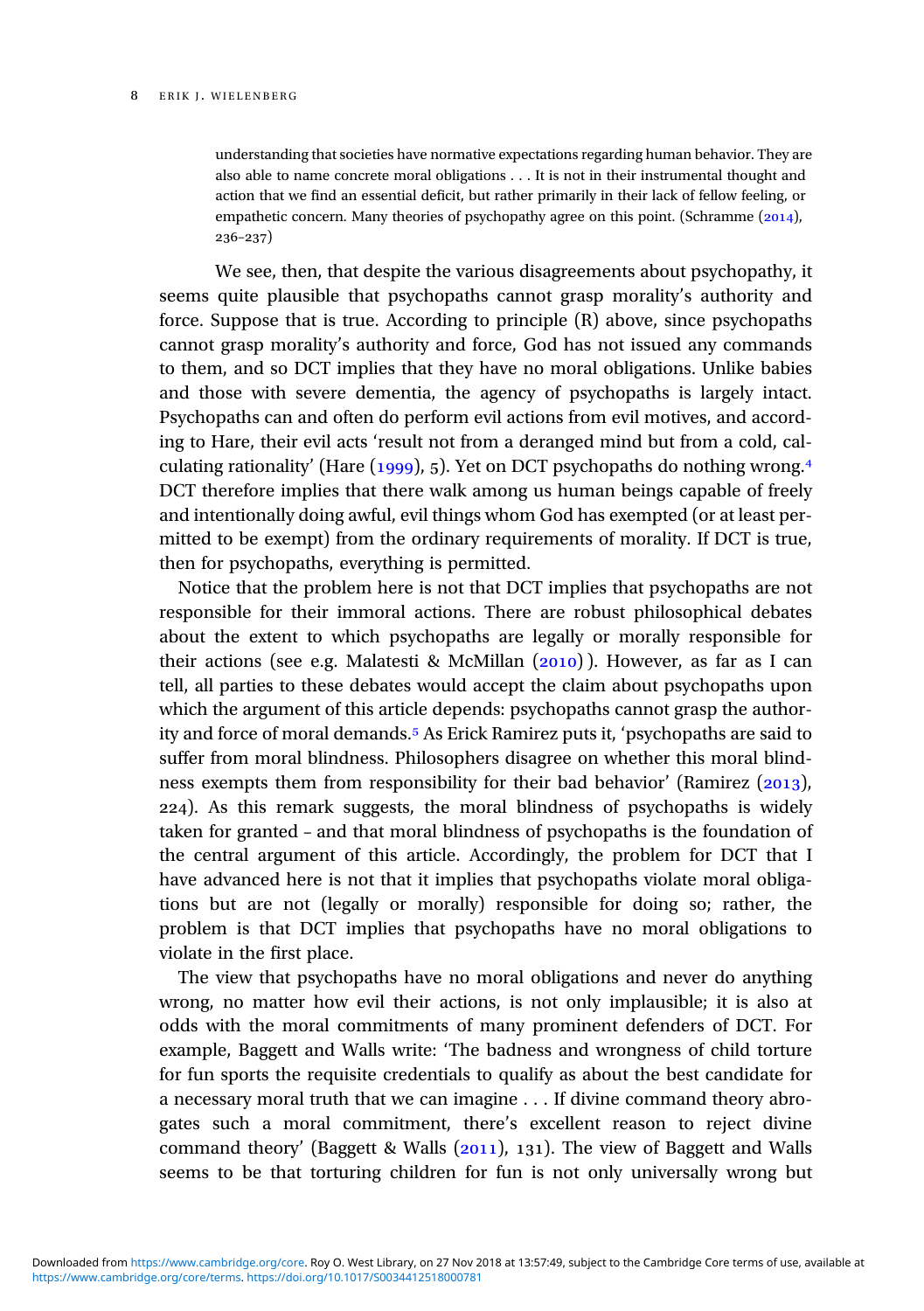necessarily wrong. That position straightforwardly contradicts the view that torturing children for fun is permissible when performed by psychopaths. According to the final sentence of the passage above, that means that there's an excellent reason to reject DCT. William Lane Craig claims that atheism implies that psychopaths can do nothing wrong and that this constitutes a serious objection to atheism: 'I can't see why the psychopath does anything morally wrong on naturalism. He just doesn't have this empathy that most other members of the species  $[d_0] \dots$ but why on atheism does the psychopath do anything morally wrong?' And Evans asserts that 'all humans are subject to the claims of morality. No one is so "special" that he or she gets a free pass and can ignore those claims' (Evans  $(2013)$ , 30). Yet if DCT is true then it seems that psychopaths do get a free pass and can ignore (i.e. are not bound by) the claims of morality. Consequently, the presence of psychopaths in the world appears to pose a serious challenge to the plausibility of DCT – even by the lights of many defenders of DCT.

The central argument of this article may be summarized thus:

## The Psychopath Objection to Divine Command Theory

- . There are some psychopaths who are incapable of grasping the authority and force of moral demands. (empirical premise)
- . So, there are some psychopaths to whom God has issued no divine commands. (from  $1$  and  $R$ )
- . So, if DCT is true, then there are some psychopaths who have no moral obligations. (from 2 and DCT).
- . But there are no psychopaths who have no moral obligations.
- 5. Therefore, DCT is false. (from 3 and 4)

## Replies to objections

How might a defender of DCT respond to this challenge? One straightforward response is to reject premise  $(1)$ . David Baggett appeals to the case of David Wood as evidence that psychopaths can grasp the authority and force of moral demands. Baggett reports that Wood exhibited psychopathic tendencies as a child and young man and eventually attempted to murder his father. Later, an encounter with a Christian while in prison ultimately triggered Wood's own conversion to Christianity. Baggett writes:

Wood's moral sense was damaged but not beyond repair. The grace of God and the use of his other faculties (like that of reason) enabled him to understand that he did indeed have moral obligations after all. So perhaps the feelings that psychopaths lack are not necessary in order to recognize the reality and authority of morality. A psychopath is a person who doesn't feel appropriately about his actions, but reason still leads to moral law. So psychopaths are not incapable of recognizing the moral law, they just lack the right emotional responses to it. (Baggett  $(2011)$ , emphasis added)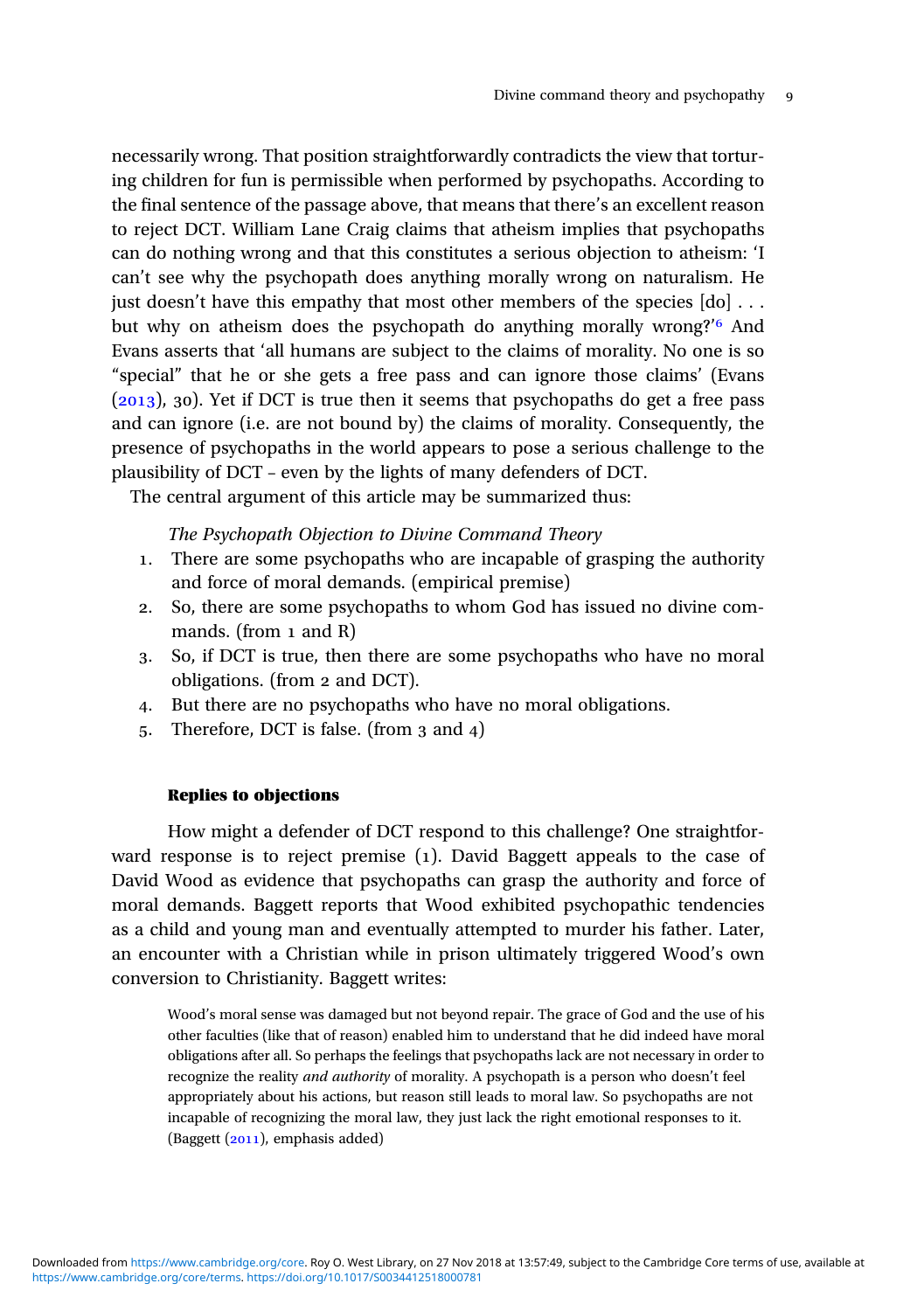Wood's case is certainly interesting and merits further investigation, but as things stand I don't think it provides much support for the claim that psychopaths can grasp morality's authority and force. Although Wood is sometimes described as a sociopath or a psychopath, the publicly available evidence suggests that he was at one time diagnosed with antisocial personality disorder rather than psychopathy. While antisocial personality disorder and psychopathy are often equated by non-professionals, Kent Kiehl explicitly warns against this practice:

The DSM antisocial personality disorder criteria get you about halfway to the diagnosis of psychopathy using the Hare Psychopathy Checklist-Revised. If you are a clinician working in the community and you complete an interview with your client and he or she meets DSM criteria for antisocial personality disorder, then you know you are dealing with someone with a difficult personality. But then clinicians need to go beyond the DSM criteria and assess for psychopathy using the Hare Psychopathy Checklist-Revised. In this way the clinician will know whether he or she is dealing with a psychopath or not. (Kiehl  $(2014)$ , 49; also see Hare & Neumann  $(2010)$ , 101-103)

The Hare Psychopathy Checklist-Revised is considered by experts in the field to be the gold standard for diagnosing psychopathy. Unless David Wood is diagnosed as a psychopath using this instrument, his case provides little evidence that psychopaths can grasp morality's authority and force. Furthermore, psychopathy comes in degrees, and the relevant question here is not whether some psychopaths can grasp morality's authority and force but whether all can. For if even some psychopaths cannot grasp morality's authority and force, they make trouble for DCT in the way explained in the previous section. And the evidence from psychology that at least some psychopaths cannot grasp morality's authority and force is overwhelming. For example, in the final chapter of The Psychopath Whisperer, Kiehl discusses the case of serial rapist and murderer Brian Dugan. Kiehl interviewed Dugan and studied his brain. Kiehl reports that 'Brian had scored in the 99th percentile on the Psychopathy Checklist, and his brain data fit within that percentile on gray matter density. Dugan's paralimbic gray matter values were even more atrophied than most psychopaths' (Kiehl  $(2014)$ , 262). According to Kiehl, this evidence corresponded with Dugan's emotional and behavioural history:

A flat, emotionless affect typified Brian's life from childhood through adolescence. And it was abundantly clear that the fifty-two-year-old man in front of me was completely lacking in affect. Brian suffers from a chronic inability to appreciate the significance of his behavior on others or their behavior on him . . . He was one of the rare inmates who appeared to be unable to appreciate or understand emotion on any level.  $(ibid., 242-243)$ 

One indication of Dugan's total inability to appreciate the significance of his behaviour is the fact that after abducting and raping women he often gave them his name and telephone number and told them to call him (ibid.,  $243-244$ ). Dugan seems to be a clear example of someone utterly incapable of grasping the authority and force of any moral demands.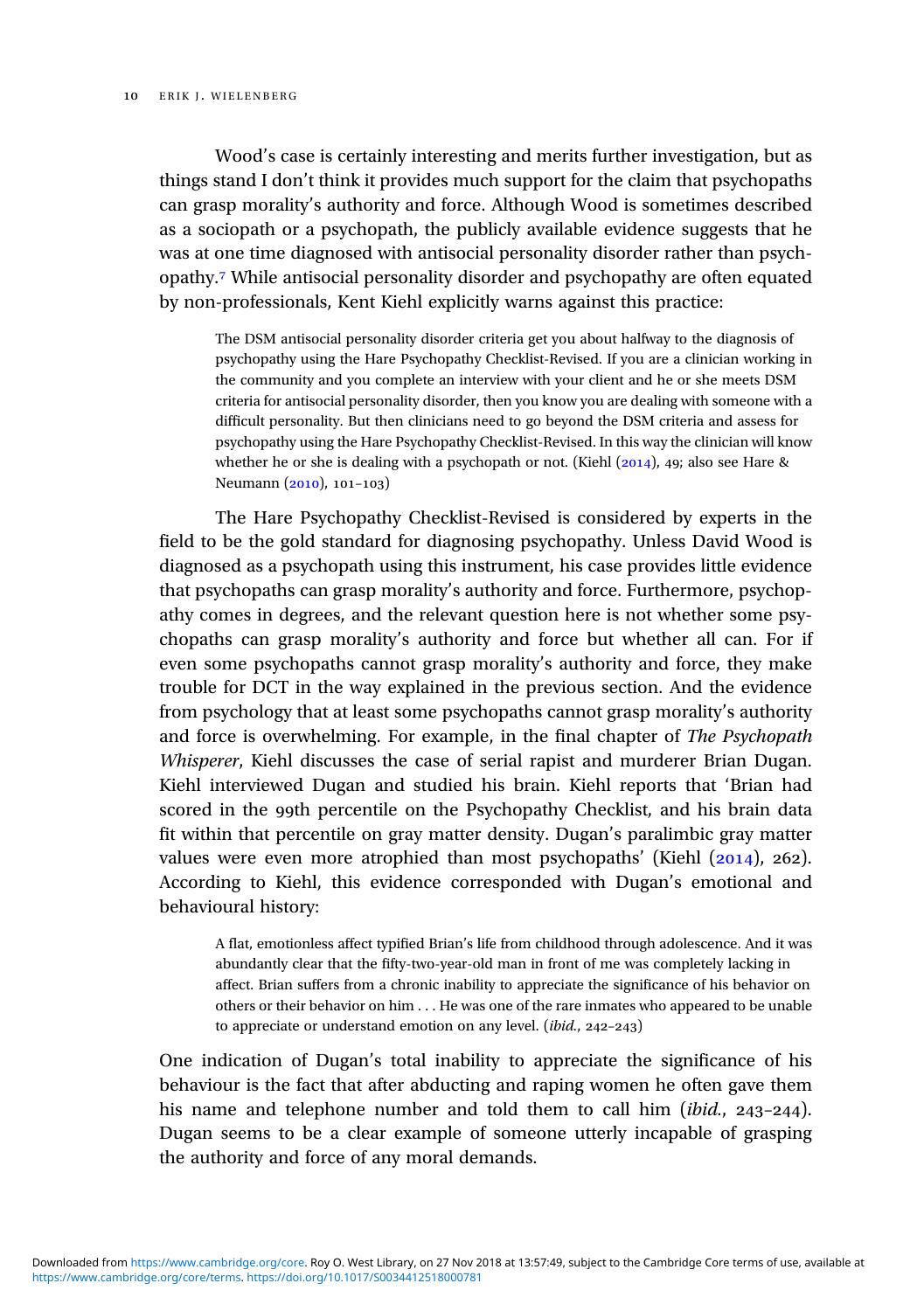A different reply to the psychopath objection targets principle (R) above. Some of Adams's remarks suggest the view that as long as God communicates his commands in such a way that *the great majority of* adult humans of good will could understand them, then God has communicated his commands well enough to create moral obligations for *all* adult humans. Consider, for example, these remarks by Adams:

[I]t is not plausible . . . to hold that speakers cannot mean, or command, more than they expect all or most of their audience to understand. For instance, I would not want to be deemed to have meant, and said, in my undergraduate lectures on Kant's Critique of Pure Reason, only what I thought it epistemically possible that virtually everyone in the class would understand. On some topics, with most audiences, a lower standard of communicative success than that is reasonable . . . It does not follow, of course, that what one can reasonably expect one's audience to understand by certain signs imposes no constraint at all on what one can mean (or command) by those signs . . . So if an omniscient being issues commands, it must be by signs that could be understood by the intended audience, or a significant part of it, as the intended commands. It is not necessary that the signs will be so understood, or that the commander must believe that they will . . . Rather, the signs must be such that they would be likely to be understood in the intended sense if the intended audience had a good attitude toward the commander and the relevant situation, and did a good job of interpreting the signs . . . [I]f the signs by which some divine commands are given are moral impulses and sensibilities common to practically all adult human beings since some (not too recent) point in the evolution of our species, all of us can fairly be counted as subject to those commands. (R. Adams  $(1999)$ , 268– 270, emphasis added)

These remarks suggest the following alternative to (R):

(R\*) God commands a person S to do act A only if a significant portion of persons of good will (those possessing a good attitude towards the commander, those who do a good job interpreting the command, etc.) are capable of recognizing the requirement to do A as being extremely authoritative and as having imperative force.

And under  $(R^*)$ , the fact that psychopaths are incapable of grasping the authority of moral demands will not necessarily defeat their being morally obligated to observe those demands.

Whatever the merits of  $(R^*)$  as an interpretation of Adams's view, I do not think that the view that  $(R^*)$  is true but  $(R)$  is false is plausible. Recall the stop sign example I discussed earlier. Let's add to that example that the government notified almost everyone in your neighbourhood that the new stop signs would be made of construction paper but that they were nevertheless legitimate stop signs. However, again because of budget problems, the government failed to notify you alone about the new construction paper stop signs. I do not see how the fact that everyone else got the memo about the stop signs does anything to generate an obligation for you to obey the new handwritten stop signs in the neighbourhood. And when it comes to morality, psychopaths are relevantly like you in this example. As Adams says, '[g]ames in which one party incurs guilt for failing to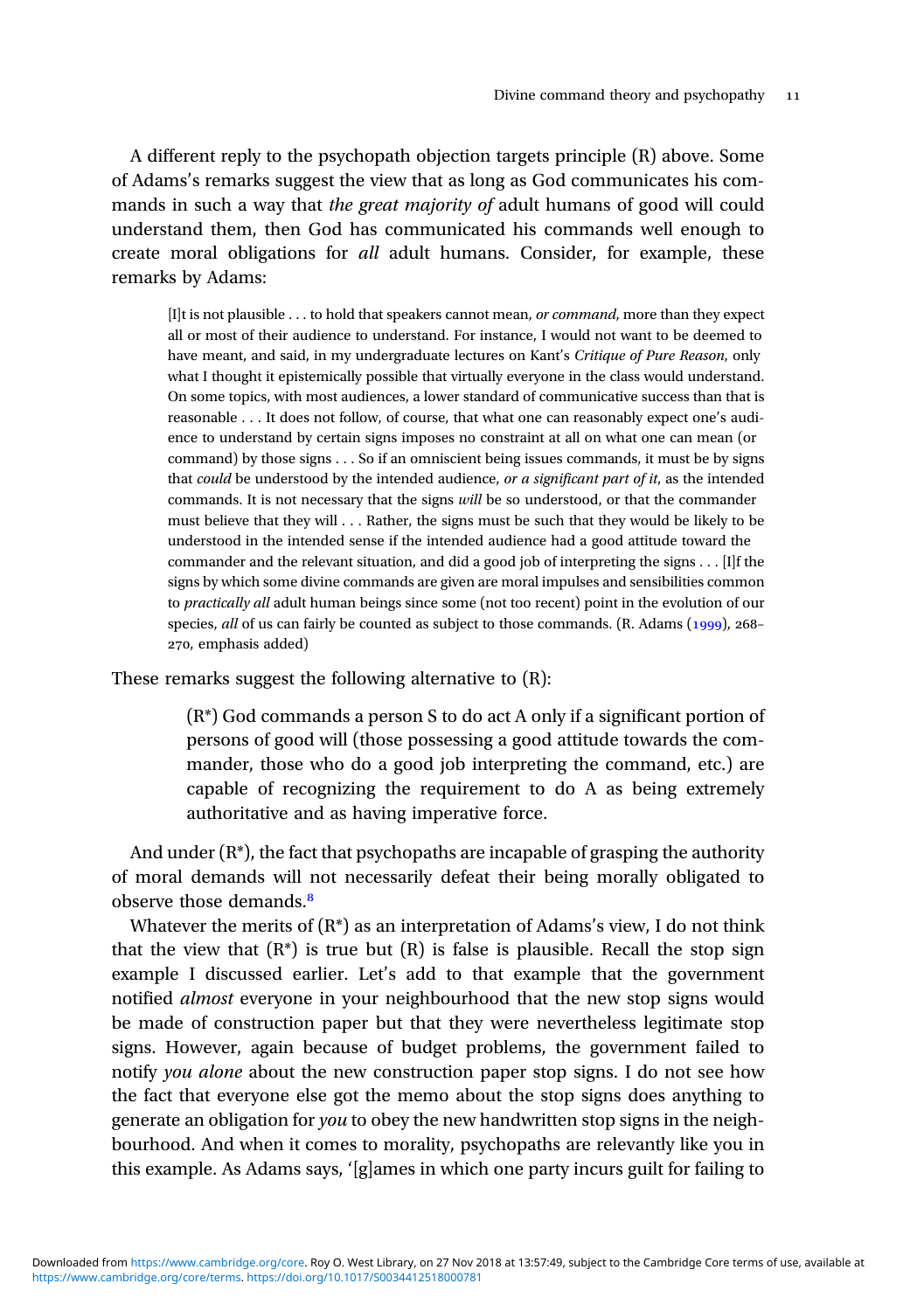guess the unexpressed wishes of the other party are not nice games' (*ibid.*,  $261$ ) – and such games are no nicer if God expresses His wishes to everyone but you.

A third response to the psychopath challenge is based on the claim that psychopathy is always a consequence of the free actions of human beings.<sup>9</sup> These might be actions by people interacting with the psychopath, such as his parents or guardians, or actions by the psychopath himself, or both. According to this line of thought, psychopathy is always a result of some combination of bad upbringing and repeated immoral action on the part of the psychopath himself. Perhaps repeatedly acting immorally can eventually destroy one's conscience entirely. If this is right, then psychopathy is just another evil that results from the misuse of human free will.

One weakness of this reply is that there is growing evidence that genetic factors make a substantial contribution to psychopathy. From research on the brains of adult psychopaths, teenage boys incarcerated in a maximum-security juvenile prison, and children with 'callous and unemotional traits', Kent Kiehl concludes that it is likely that in many cases the distinctive 'paralimbic atrophy' of psychopaths is 'present from birth' (Kiehl  $(2014)$ , 214). Kiehl reports that '[e]very adult psychopath I have worked with was different from normal children from a very early age' (*ibid.*, 133). And the authors of a more recent overview of research into the genetic roots of psychopathy say that '[t]he current evidence base clearly indicates that both genetic and environmental risk factors contribute to developmental risk for psychopathy' (Viding & McCrory  $(2018)$ , 572). Thus, it doesn't seem very plausible to chalk up all cases of psychopathy as entirely a consequence of the misuse of human free will.<sup>10</sup>

But the real problem with the reply is that it doesn't really address the challenge at hand. The psychopath objection to DCT arises from the existence of psychopaths who cannot grasp morality's force or authority; how such psychopaths come into existence has no bearing on the force of the challenge. If, as contemporary DCT-ers contend, God issues commands to all human beings, then He will not permit anyone to opt out of moral obligation altogether by destroying their own conscience. So, if DCT were true, then we would expect that God would not permit the existence of psychopaths, regardless of their origin. We would expect God to have arranged things so that psychopathy is not a possible consequence of the misuse of free will.

## Biting the bullet?

Some proponents of DCT may be tempted to bite the bullet and accept that psychopaths have no moral obligations. The DCT-er might suggest that psychopaths' neurological and emotional deficits make them a special case. Their actions can be good or evil but, because they cannot grasp morality's authority, their actions are always morally permissible. Contemporary defenders of DCT typically combine DCT with a theistic account of the nature of good and evil that is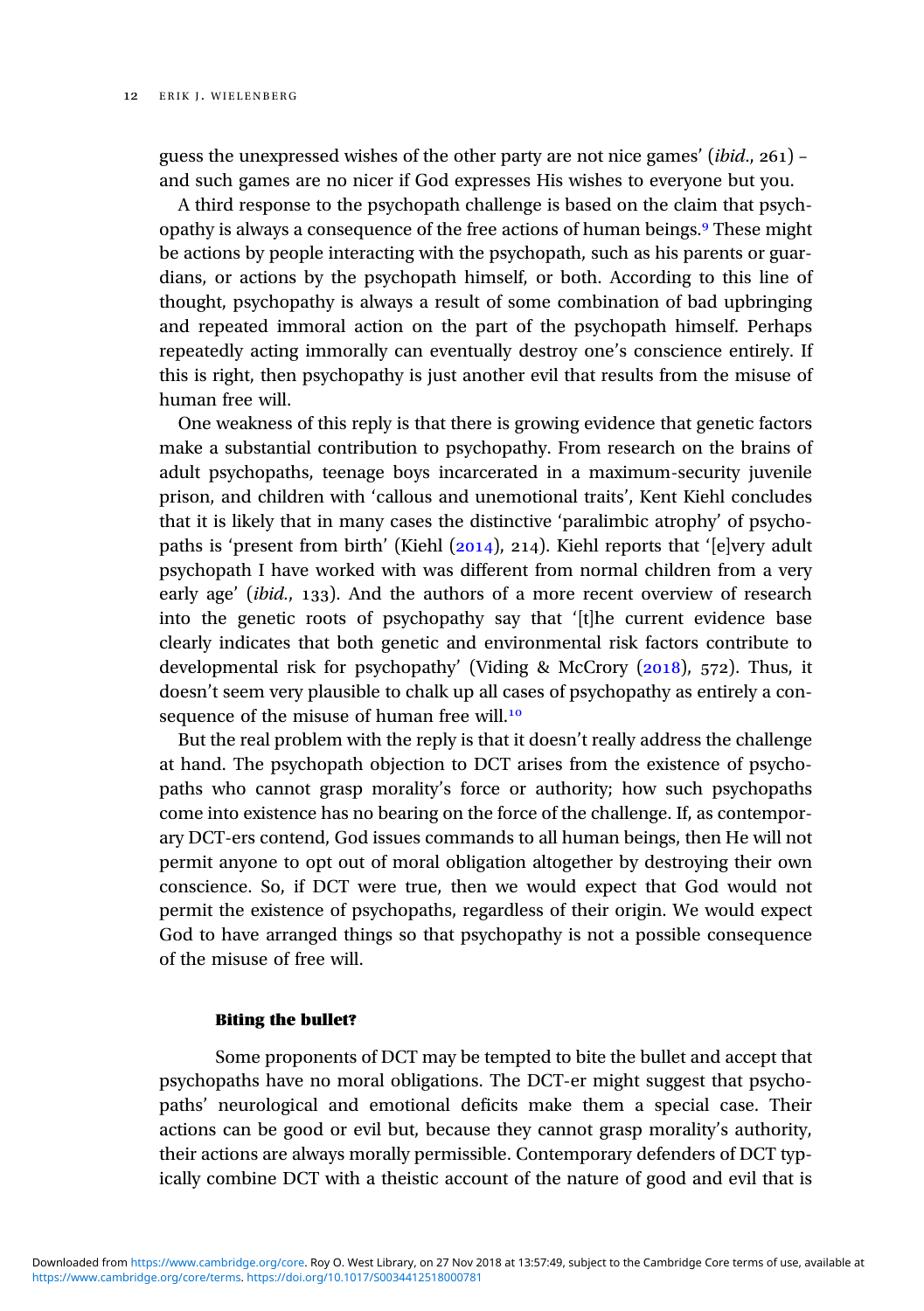distinct from their account of the nature of moral rightness, wrongness, and obligation. According to such a theistic account of good and evil, God's nature or character is the standard of good and evil and things distinct from God are good or evil depending on how they are related to God. For example, Adams proposes, roughly, that finite things are good to the extent that they faithfully resemble the divine nature  $(R.$  Adams  $(1999)$ , 28–49). Combining such a view of good and evil with DCT creates conceptual space for the proposal that psychopaths can perform actions that conflict with God's nature and hence are evil even though such actions violate no divine command and hence are morally permissible.

The idea here is simply to deny this premise of the psychopath objection:

. But there are no psychopaths who have no moral obligations.

I've made clear already that I find this position implausible, but let's leave that aside here. In this section I make the case that biting the psychopath bullet appears to be in tension with the typical contemporary DCT-er approach to explaining why God issues the commands He issues.

Contemporary defenders of DCT typically propose that God's commands are at least partly explained by the goodness or evil of the commanded acts. According to Adams, 'the behavior that God commands is not bad, but good, either intrinsically or by serving a pattern of life that is very good' (R. Adams  $(1999)$ , 255). Similarly, Baggett and Walls write that 'a typical reason that God issues the commands he does is that the actions he commands are good' (Baggett & Walls  $(2011)$ , 126). And Craig says that 'God forbids rape because it is bad, and it is bad because it is incompatible with God's nature' (Craig  $(2009)$ , 173). Now, many proponents of DCT emphasize that it is too simple to say that God forbids all and only evil actions and commands all and only good actions. Nevertheless, to the extent that God's commands are somehow grounded in the goodness and badness of actions, it is mysterious why psychopaths are entirely left out of God's aims in issuing commands. When a psychopath engages in rape, the action is bad, so if, as Craig says, God forbids rape because it is bad, then we would expect God to command psychopaths to refrain from rape along with the rest of us. Or consider Evans's assertion that 'God's commands are . . . given for our good. God's commands . . . make it possible for humans to live meaningfully and purposefully' (Evans  $(2013)$ , 183). If this is true, then God has condemned psychopaths – who are, like the rest of us, human beings created in His image – to meaningless, purposeless lives.

Furthermore, remarks by some proponents of DCT suggest more fully developed accounts of God's reasons for issuing divine commands that are clearly contradicted by the existence of obligation-less psychopaths. For example, Craig in one place says this:

[B]y issuing general commands to humankind, God is able to hold those who do evil acts responsible for their actions . . . Without such commands, evil doers could act with impunity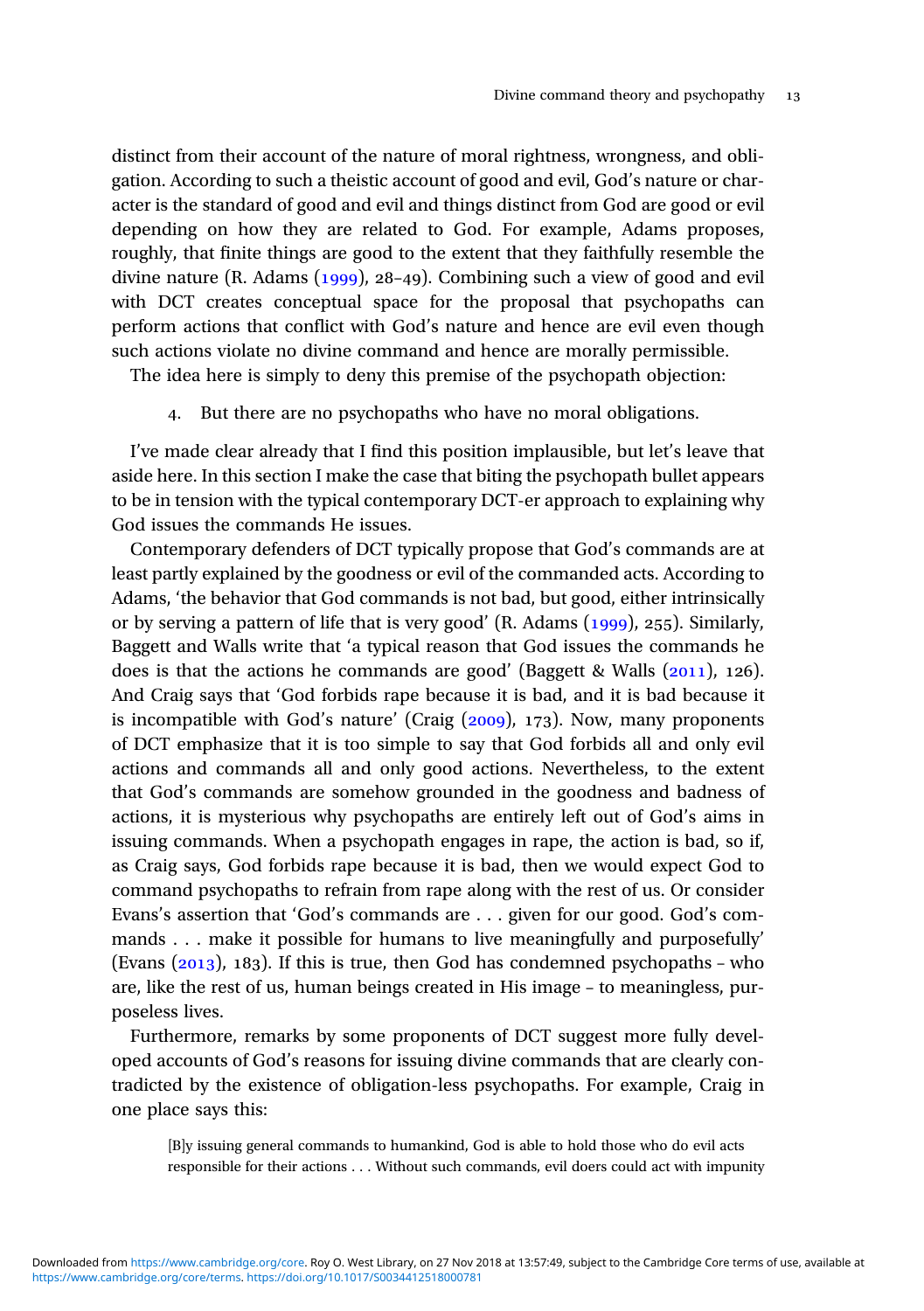and face no divine judgement, for they wouldn't have done anything wrong. They would literally get away with murder, which is unacceptable.<sup>11</sup>

Psychopaths can perform evil acts. Craig's reasoning in the passage above suggests that psychopaths should be included in the scope of God's general commands lest they 'get away' with evil-doing. An argument along somewhat similar lines is suggested by some of Adams's remarks. According to Adams, 'God's decisions in commanding [are] guided less directly by the question, What actions would it be good for people to perform? than by the question, What behavior would it be good to oppose with sanctions of punishment, anger, or feelings of guilt?' (R. Adams  $(1999)$ , 321). Adams further suggests that if God indeed makes His decisions in commanding along such lines, then 'it will seem much more appropriate to direct such sanctions against behavior that violates an existing excellent being' (*ibid.*). And in his discussion of such violations, Adams includes murder, rape, maiming, and torture as violations of existing excellent beings (*ibid.*,  $107-112$ ). Taken together, Adams's remarks suggest that God would issue general commands to all human beings, including psychopaths, to refrain from such violations.

Therefore, even leaving aside the implausibility of the position that for psychopaths everything is permitted, the typical DCT-er's approach to explaining God's commands suggests a picture on which God's commands would extend to all human agents who are capable of engaging in good and evil actions. Psychopaths constitute an inexplicable gap in this picture.

## **Conclusion**

Contemporary defenders of DCT rightly emphasize that if God's commands are to impose moral obligations, God must do His part to ensure that such commands are adequately communicated to their intended recipients. At the very least, the recipients of divine commands must be capable of grasping morality's authority and force. At least some psychopaths are incapable of grasping morality's authority and force, and hence DCT implies that these psychopaths have no moral obligations. Yet they are capable of performing very evil actions. DCT therefore has an implication that is implausible, even according to many proponents of DCT: that there walk among us human beings capable of performing evil actions but without any moral obligations whatsoever. This constitutes a serious challenge for the most prominent contemporary form of DCT, both because it is implausible on its own and because it seems to conflict with the typical DCT-er's approach to explaining why God issues the commands He does. I conclude that the existence of psychopaths poses a serious and previously unrecognized threat to the plausibility of DCT.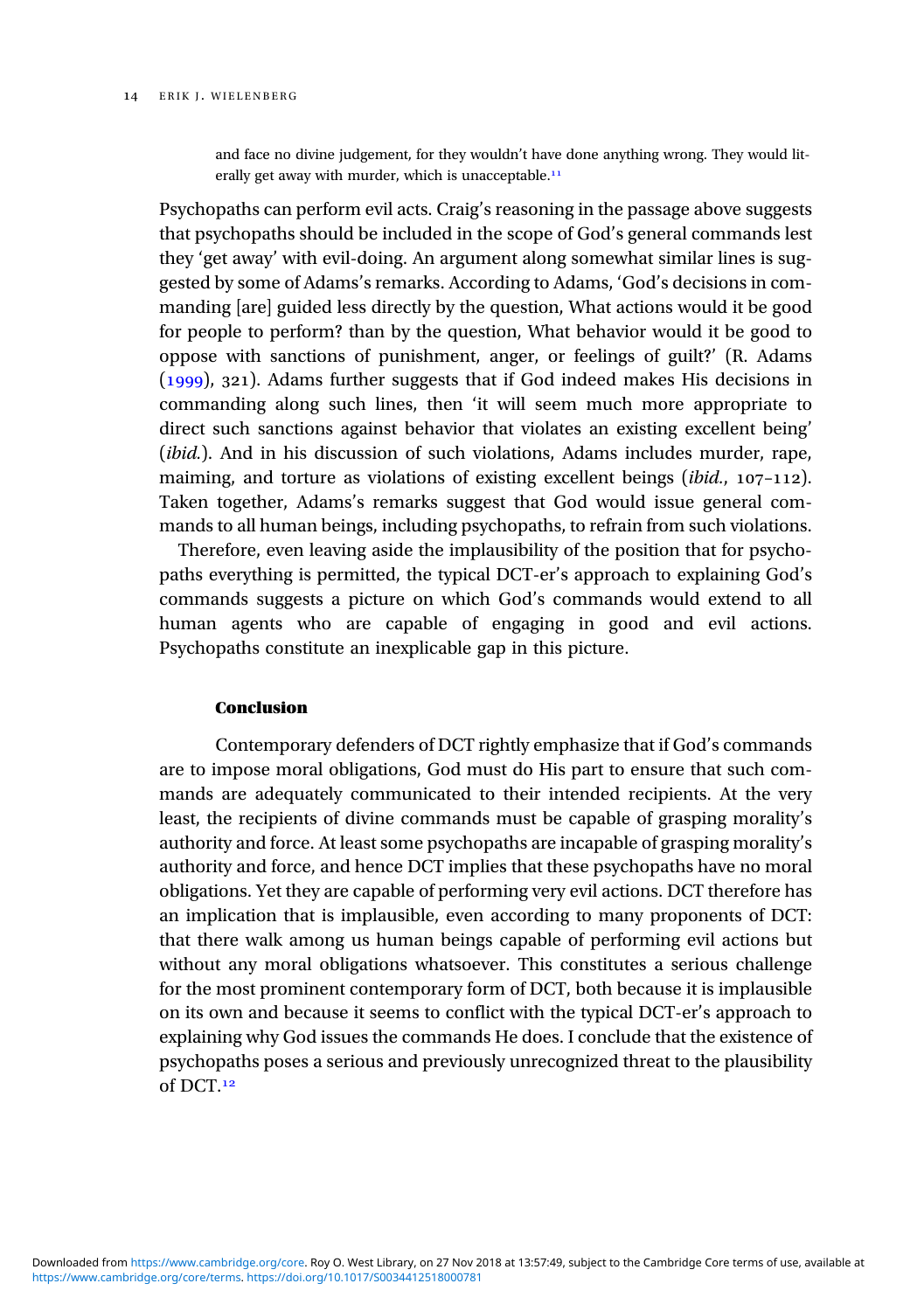## References

<span id="page-15-0"></span>ADAMS, MARILYN (1999) Horrendous Evils and the Goodness of God (Ithaca NY: Cornell University Press). ADAMS, MARILYN (2008) 'Plantinga on "felix culpa": analysis and critique', Faith and Philosophy 25, 123-140.

ADAMS, ROBERT (1999) Finite and Infinite Goods (Oxford: Oxford University Press).

ADSHEAD, GWEN (2014) 'The words but not the music: empathy, language deficits, and psychopathy', in T. Schramme (ed.) Being Amoral: Psychopathy and Moral Incapacity (Cambridge MA: MIT Press), 115-136.

BAGGETT, DAVID (2011). 'On psychopathy and moral apologetics', [<http://moralapologetics.com/on-psychop](http://moralapologetics.com/on-psychopathy-and-moral-apologetics)[athy-and-moral-apologetics](http://moralapologetics.com/on-psychopathy-and-moral-apologetics)>.

BAGGETT, DAVID, & WALLS, JERRY L. (2011) Good God: The Theistic Foundations of Morality (Oxford: Oxford University Press).

CRAIG, WILLIAM LANE (2008) Reasonable Faith: Christian Truth and Apologetics, 3rd edn (Wheaton IL: Crossway).

CRAIG, WILLIAM LANE (2009) 'This most gruesome of guests', in R. K. Garcia & N. L. King (eds) Is Goodness without God Good Enough? A Debate on Faith, Secularism, and Ethics (Lanham MD: Rowman & Littlefield),  $167-188$ .

EVANS, C. STEPHEN (2013) God and Moral Obligation (Oxford: Oxford University Press).

FLANNAGAN, MATTHEW (2017) 'Robust ethics and the autonomy thesis: a reply to Erik Wielenberg', *Philosophia*  $Christi, 19, 345-362.$ 

HARE, JOHN (2001) God's Call: Moral Realism, God's Commands, and Human Autonomy (Grand Rapids MI: Eerdmans).

HARE, JOHN (2015) God's Command (Oxford: Oxford University Press).

HARE, ROBERT D. (1999) Without Conscience: The Disturbing World of the Psychopaths among Us (New York NY: Guilford Press).

HARE, ROBERT D., & NEUMANN, CRAIG S. (2010) 'Psychopathy: assessment and forensic implications', in L. Malatesti & J. McMillan (eds), Responsibility and Psychopathy: Interfacing Law, Psychiatry, and Philosophy (Oxford: Oxford University Press), 93-123.

KENNETT, JEANETTE, & FINE, CORDELIA (2008) 'Internalism and the evidence from psychopaths and "acquired psychopaths" ', in W. Sinnott-Armstrong (ed.) Moral Psychology, III: The Neuroscience of Morality: Emotion, Brain Disorders, and Development (Cambridge MA: MIT Press), 173-190.

KIEHL, KENT A. (2014) The Psychopath Whisperer: The Science of Those without Conscience (New York NY: Broadway Books).

MALATESTI, LUCA, & MCMILLAN, JOHN (2010) Responsibility and Psychopathy: Interfacing Law, Psychiatry and Philosophy (Oxford: Oxford University Press).

MATTHEWS, ERIC (2014) 'Psychopathy and moral rationality', in T. Schramme (ed.) Being Amoral: Psychopathy and Moral Incapacity (Cambridge MA: MIT Press), 71-89.

MORRISTON, WES (2009) 'The moral obligations of reasonable non-believers: a special problem for divine command metaethics', International Journal for Philosophy of Religion,  $65$ ,  $1-10$ .

MORSE, STEPHEN J. (2008) 'Psychopathy and criminal responsibility', Neuroethics, 1, 205-212.

MORSE, STEPHEN J. (2010) 'Psychopathy and the law: the United States experience', in L. Malatesti & J. McMillan (eds) Responsibility and Psychopathy: Interfacing Law, Psychiatry, and Philosophy (Oxford: Oxford University Press), 41-61.

MURPHY, MARK (2014) 'Theological voluntarism', The Stanford Encyclopedia of Philosophy (Winter 2014 Edition), Edward N. Zalta (ed.), <[https://plato.stanford.edu/archives/win](https://plato.stanford.edu/archives/win2014/entries/voluntarism-theological/)2014/entries/voluntarism-theo[logical/>](https://plato.stanford.edu/archives/win2014/entries/voluntarism-theological/).

RAMIREZ, ERICK (2013) 'Psychopathy, moral reasons, and responsibility', in C. D. Herron & A. Perry (eds) Ethics and Neurodiversity (Newcastle upon Tyne: Cambridge Scholars Publishing),  $217-237$ .

SCHRAMME, THOMAS (2014) 'Being a (a-)moral person and caring about morality', in T. Schramme (ed.) Being Amoral: Psychopathy and Moral Incapacity (Cambridge MA: MIT Press), 227-244.

STOUT, MARTHA (2005) The Sociopath Next Door (New York NY: Broadway Books).

VIDING, ESSI, & MCCRORY, EAMON J. (2018) 'Understanding the development of psychopathy: progress and chal $l$ enges', *Psychological Medicine*,  $48.566 - 577$ .

VUJOSEVIC, MARIJANA (2014) 'Conscience as the rational deficit of psychopaths', *Philosophical Psychology*, 28, 1219-1240.

WAINWRIGHT, WILLIAM (2005) Religion and Morality (Burlington VT: Ashgate).

WIELENBERG, ERIK J. (2005) Value and Virtue in a Godless Universe (Cambridge: Cambridge University Press).